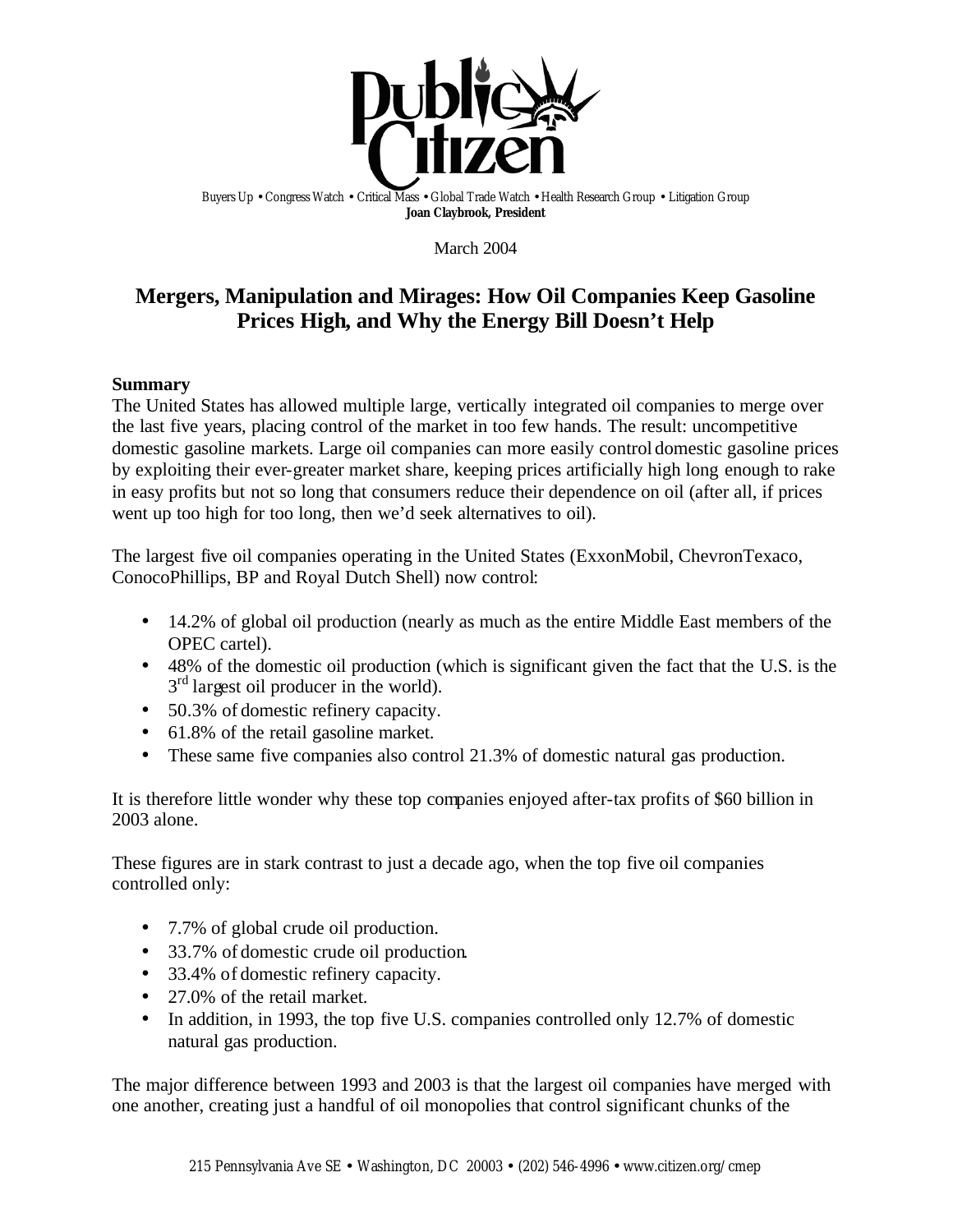American oil and gas markets. Armed with significant market share, companies can more easily pursue uncompetitive activities that result in price-gouging. The lack of investigations into domineering practices by these large companies may be explained by the more than \$67 million the oil industry has contributed to federal politicians since 1999—with 79% of that amount going to Republicans. In addition, the oil industry spends an additional \$50 million every year lobbying Congress and the White House. These investments into buying support of Congress and the White House is paltry compared to the largest five oil companies' \$125 *billion* in after-tax profits since 2001.

Gasoline prices are rising because of uncompetitive actions by this handful of new megacompanies, not because of environmental regula tions. Forecasts say that gas prices will reach historic highs this spring, with the national average exceeding \$1.80 a gallon, the highest prices (adjusted for inflation) since 1985. Already in some parts of the country, prices passed \$2.10 a gallon, with some predicting as much as \$3 gallon in certain areas by this summer.

The Bush administration blames environmental rules for causing strains on refining capacity, prompting shortages and driving up prices. But in reality it is uncompetitive actions by this handful of companies with large control over our nation's gas markets that is directly causing these high prices. These uncompetitive actions by the largest oil firms have forced much of the 920,000 barrels of oil per day of refinery capacity formerly owned by smaller, independent refiners that has been shut down in recent years.

The U.S. Federal Trade Commission (FTC) concluded in March 2001 that oil companies had intentionally withheld supplies of gasoline from the market as a tactic to drive up prices—all as a "profit-maximizing strategy." These actions, while costing consumers billions of dollars in overcharges, have not been challenged by the U.S. government.

At the same time that the industry is consolidating, the Bush administration's decision to fill the nation's Strategic Petroleum Reserve (SPR) is contributing to tight domestic supplies, further driving up the price of oil and gasoline. Since 2001, President Bush has been removing more than 100,000 barrels of oil a day from the market to stock the SPR, filling it by more than 100 million barrels since he's been in office to over 640 million barrels—well more than 90% capacity. President Bush's actions, while providing more than enough protection against external supply shocks, severely strains domestic supplies for the market. For example, if the *entire* Middle East OPEC cartel decided today to no longer sell oil to the U.S., we could rely on current SPR reserves for ten months to make up the difference. SPR supplies can be selectively released without harming national security while helping the economy and consumers.

In addition, deregulation of energy trading markets (like the ones exploited by Enron) has removed significant transparency from the futures oil and natural gas markets, allowing oil companies and Wall Street investment banks to potentially manipulate the futures markets as well.

While the Bush administration and members of Congress claim that the stalled energy bill will provide new supplies to the market and therefore force down prices, the government's official analysis concludes that the billions of dollars the energy bill would spend on subsidies to energy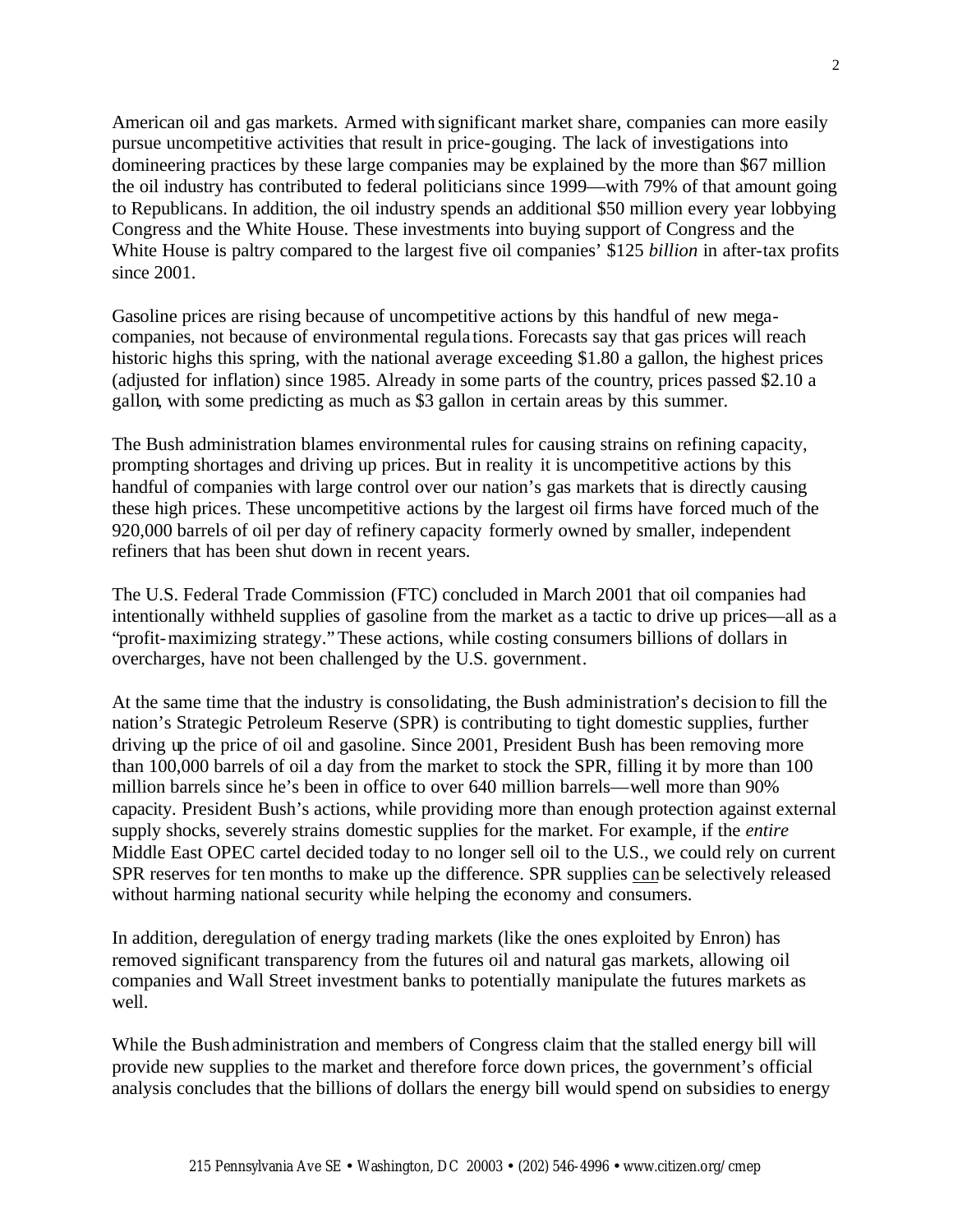corporations will neither significantly increase production nor lower prices for consumers. And rather than improve consumer protections by strengthening regulations, the energy bill actually further deregulates the energy industry by repealing the Public Utility Holding Company Act (PUHCA), a vital consumer protection act that prevents non-utility parent companies, such as oil companies, investment bankers, electrical manufacturers, or insurance firms, from owning and controlling public utilities.

Effectively addressing America's uncompetitive oil markets should take seven steps—none of which are included in either the energy legislation developed in Vice President Cheney's secret energy task force or the latest congressional version written behind the closed doors of the congressional energy conference committee.

The Bush administration should take the following actions or seek congressional authority to do so if necessary. These actions would have an immediate impact on driving down oil and gas prices, protecting consumers, and bolstering economic growth:

- Release oil supplies from the SPR to provide plenty of surplus domestic supply, or, at a minimum, discontinue filling the SPR. Such an action will immediately and dramatically lower oil and gas prices while still ensuring for the protection of national security.
- Enforce antitrust laws making it illegal for companies to intentionally withhold energy from the market for the sole purpose of creating supply shortages in order to drive up prices.
- Assess how recent mergers have made it easier for large oil companies to engage in uncompetitive practices and take concrete steps, such as forcing companies to sell assets, to remedy the situation.
- In order to address excessive control over market share of production and refining by the largest vertically integrated companies, order oil companies to increase the size of their storage capacities, require them to hold significant amounts in that storage, and reserve the right to order these companies to release this stored oil and gas in order to address supply and demand fluctuations. Such a requirement would also offset temporary supply disruptions from fires and other calamities, such as the recent one at BP's Texas City refinery.
- Reduce America's oil consumption by implementing strong fuel economy standards. Improving fuel economy standards for all "passenger vehicles" from 27.5 to 40 miles per gallon (mpg), and for light trucks (including SUVs and vans) from 20.7 to 27.5 mpg, by 2015 would save the U.S. an estimated 54 billion gallons of oil between 2005 and 2012. Combining cars and light trucks and increasing the fuel economy standard of the combined fleet to 34 mpg by 2015 would save a whopping total of 33 billion gallons.<sup>1</sup>

<sup>1</sup> Union of Concerned Scientists, "Oil Savings of Various Fuel Economy Options" calculated by David Friedman, June 12, 2003.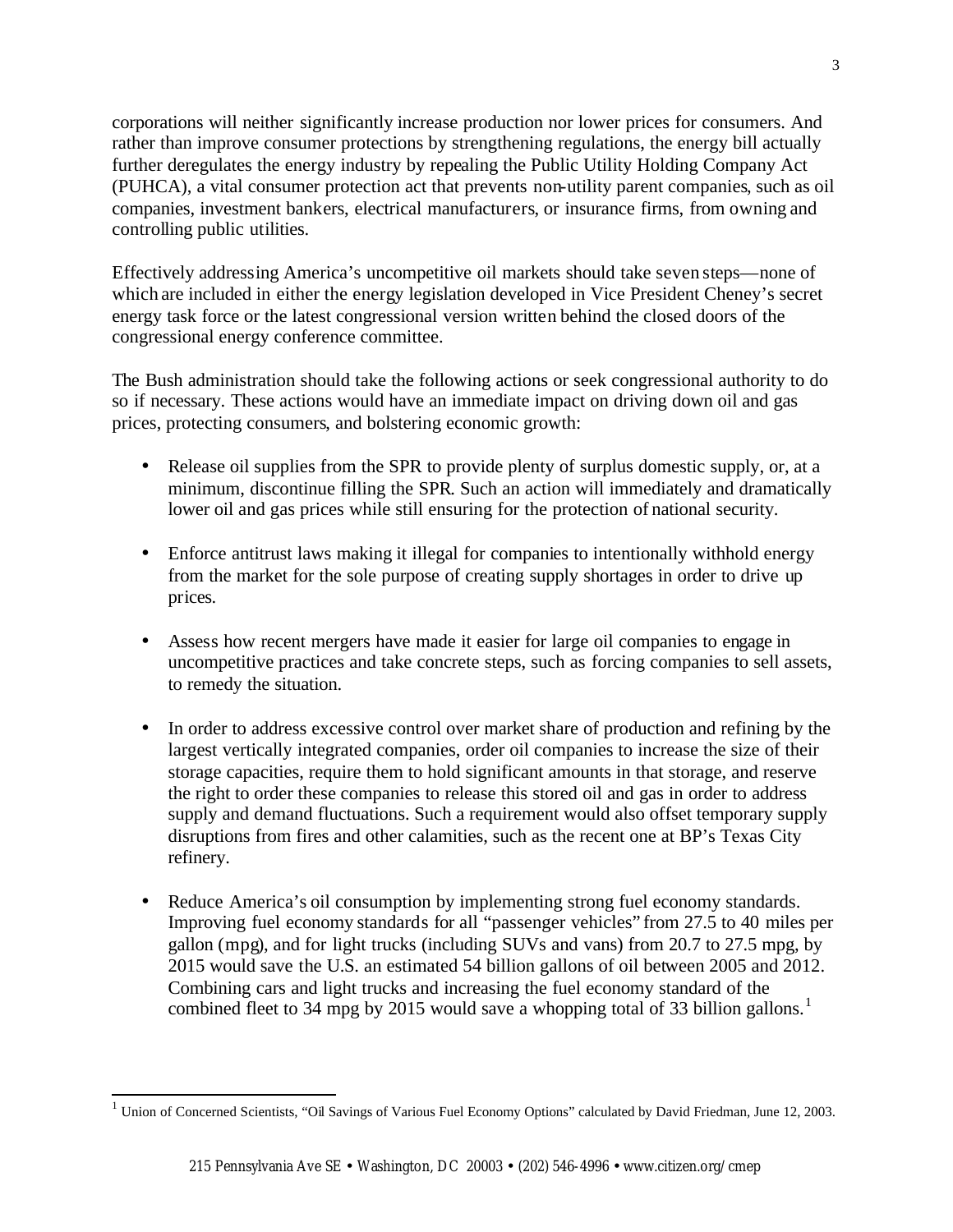- Restore transparency to energy futures markets by asking Congress to re-regulate trading exchanges that were exploited by Enron and continue to be abused by ExxonMobil, Goldman Sachs and other energy traders.
- Impose a windfall profits tax to discourage price gouging.

#### **Recent Mergers Create Uncompetitive Markets**

Over the past few years, mergers between giant oil companies—Exxon and Mobil, Chevron and Texaco, Conoco and Phillips, just to name a few—have resulted in just a few companies controlling a significant amount of the U.S.'s gasoline market, squelching competition. As a result, consumers are paying more at the pump *than if they had access to competitive markets* and five oil companies are reaping some of the largest profits in history.

Although gasoline prices typically reflect the price of crude oil, oil still must be refined into gasoline, mostly at the 145 refineries located in the U.S. But recent mergers have consolidated ownership of refinery capacity, allowing just a handful of companies to control the flow of gasoline in the U.S. And a number of independent refineries have been closed, some due to uncompetitive actions by larger oil companies, further restricting capacity.

Although the U.S. is the third largest oil producing nation in the world, we consume 25% of the world's oil every day, forcing us to import oil. Domestic sources of oil (more than three-quarters of our domestic oil is produced in Alaska, California, Texas and the Gulf of Mexico) provide 37% of our daily crude oil needs, while crude oil imports account for 63%. Middle Eastern OPEC nations supply only 15% of our total crude oil needs, and non-OPEC nations—such as Canada, Mexico, Norway and England—provide 34% of our daily oil.<sup>2</sup>

All of the large oil companies, such as ExxonMobil and ChevronTexaco, have financial dealings with Middle East OPEC nations. ExxonMobil obtains more than a quarter of its oil from Middle East OPEC nations; ChevronTexaco more than 40%.

While our reliance on imported oil overall has increased, from 43% in 1989 to 63% in 2003, the consolidation of downstream assets—particularly refineries—play a bigger role in determining the price of a gallon of gas. Recent mergers joined vertically integrated companies owning significant market shares of exploration, production, refining, and marketing of oil and gas. As a result, just five companies now control 48% of domestic crude oil production, 50.3% of domestic refining capacity, and 61.8% of the domestic retail gasoline market. Although the U.S. imports 63% of its oil needs, these mega-companies are major international producers, controlling 14.2% of global oil production.

In 1993, the largest five oil companies operating in the U.S. controlled one third (34.5%) of domestic oil refinery capacity; the top ten companies controlled 55.6%.

In just ten years, because of mergers, the largest five oil companies now control half (50.3%) of domestic oil refinery capacity, while the top ten control 78.5%. This dramatic increase in the control of just the top five companies—from one third of capacity in 1993 to one half of capacity

<sup>2</sup> U.S. Energy Information Administration, www.eia.doe.gov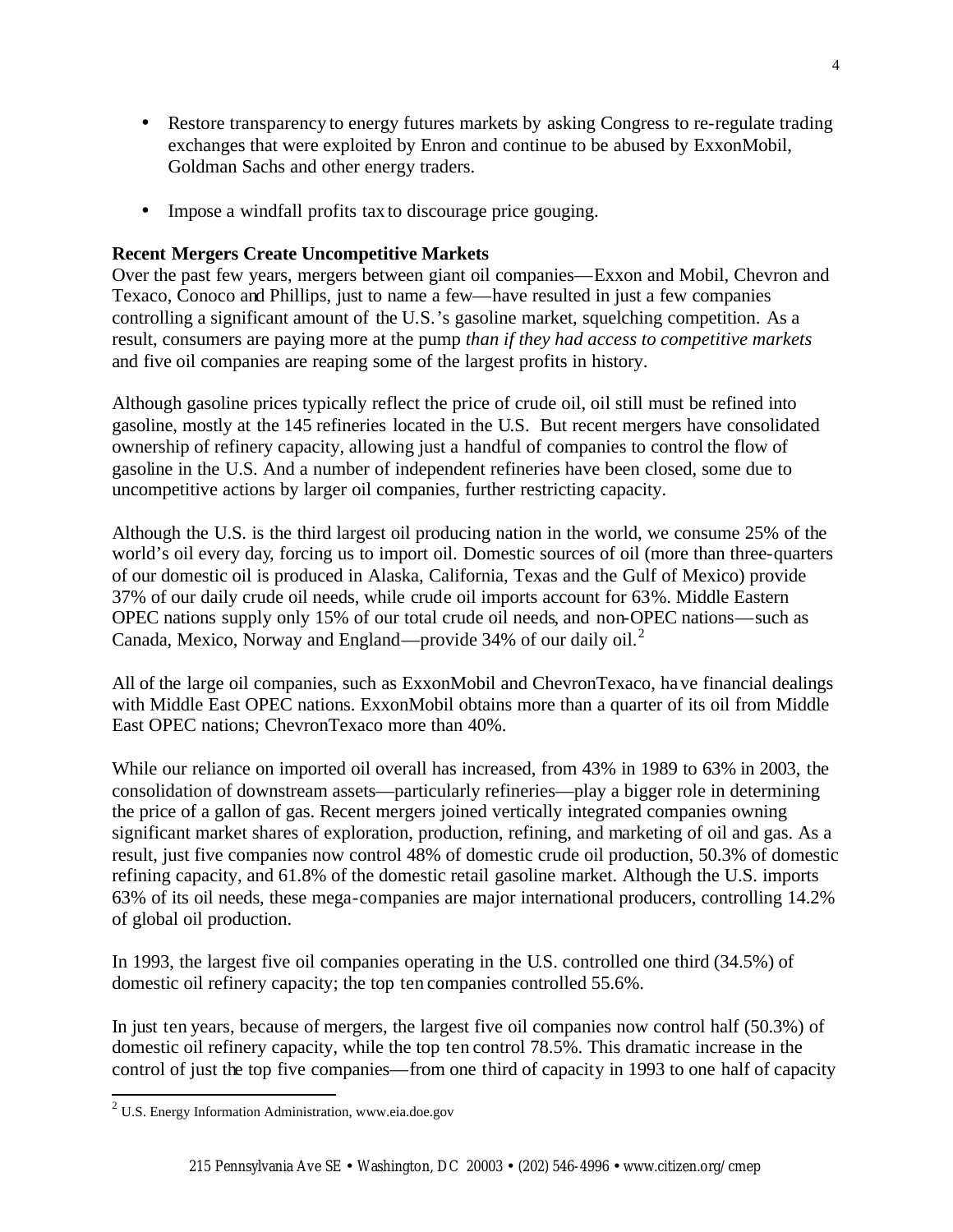in 2003—makes it easier for oil companies to manipulate gasoline supplies by intentionally withholding supplies in order to drive up prices. And because the largest companies are vertically integrated, in addition to their control over refining capacity, they enjoy significant market share in oil drilling and retail sales.

The federal government has reached a similar conclusion. According to a March 2001 U.S. Federal Trade Commission report:<sup>3</sup>

*The completed* [FTC] *investigation uncovered no evidence of collusion or any other antitrust violation. In fact, the varying responses of industry participants to the* [gasoline] *price spike suggests that the firms were engaged in individual, not coordinated, conduct. Prices rose both because of factors beyond the industry's immediate control and because of conscious (but independent) choices by industry participants…each industry participant acted unilaterally and followed individual profit-maximization strategies…It is not the purpose of this report - with the benefit of hindsight - to criticize the choices made by the industry participants. Nonetheless, a significant part of the supply reduction was caused by the investment decisions of three firms... One firm increased its summer-grade RFG* [reformulated gasoline] *production substantially and, as a result, had excess supplies of RFG available and had additional capacity to produce more RFG at the time of the price spike. This firm did sell off some inventoried RFG, but it limited its response because selling extra supply would have pushed down prices and thereby reduced the profitability of its existing RFG sales. An executive of this company made clear that he would rather sell less gasoline and earn a higher margin on each gallon sold than sell more gasoline and earn a lower margin. Another employee of this firm raised concerns about oversupplying the market and thereby reducing the high market prices. A decision to limit supply does not violate the antitrust laws, absent some agreement among firms. Firms that withheld or delayed shipping additional supply in the face of a price spike did not violate the antitrust laws. In each instance, the firms chose strategies they thought would maximize their profits. (emphasis added)*

The report's amazing conclusion is that although federal investigators found ample evidence of oil companies intentionally withholding supplies from the market in the summer of 2000, the government has not taken any action to prevent it. The ability of oil companies to manipulate the market would have been far more difficult in 1993—before many mergers were enacted—and, unfortunately, much easier in 2003, since more mergers have been approved after the FTC concluded its investigation in March 2001.

Companies have exploited this strong market position to intentionally restrict refining capacity by driving smaller, independent refiners out of business. A congressional investigation<sup>4</sup> uncovered internal memos written by the major oil companies operating in the U.S. discussing their successful strategies to maximize profits by forcing independent refineries out of business, resulting in tighter refinery capacity. From 1995-2002, 97% of the more than 920,000 barrels of oil per day of capacity that have been shut down were owned and operated by smaller, independent refiners.<sup>5</sup> Were this capacity to be in operation today, refiners could use it to better meet today's reformulated gasoline blend needs.

l

5

<sup>3</sup> *Midwest Gasoline Price Investigation*, www.ftc.gov/os/2001/03/mwgasrpt.htm

<sup>4</sup> *The Oil Industry, Gas Supply and Refinery Capacity: More Than Meets the Eye*, Office of Senator Ron Wyden, June 14, 2001, http://wyden.senate.gov/

<sup>5</sup> *Petroleum Supply Annual*, U.S. Energy Information Administration, www.eia.doe.gov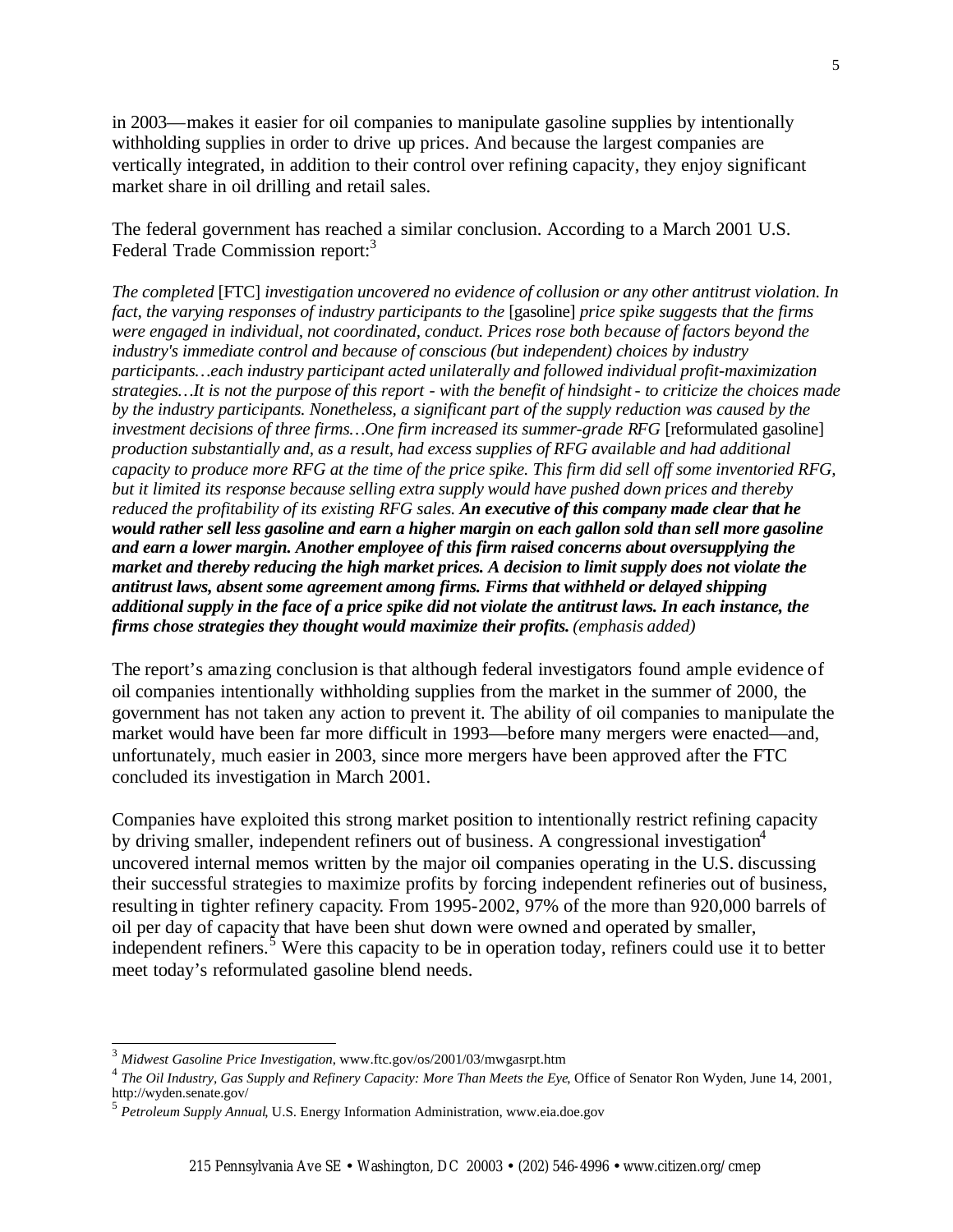The virtual monopoly status of the largest oil firms enhances their ability to "earn a higher margin on each gallon sold than sell more gasoline and earn a lower margin." With full control over 48% of domestic production, half of domestic refining capacity and 62% of the retail market, the largest five oil firms have plenty of ability to manipulate supplies.

### **Precedent Exists of Companies Conspiring to Inflate Prices**

If these allegations of price gouging sound too conspiratorial for some to accept, examples in related industries demonstrate that price-fixing, collusion and price-gouging are regular occurrences in today's economy, as large corporations routinely abuse their market power to engage in anti-competitive behavior.

The U.S. Government Accounting Office (GAO) issued a recent report<sup>6</sup> raising concerns that "high concentration would tend to limit competition" in the domestic ethanol-producing industry because the top eight *ethanol*-producing firms controlled 71% of the national market.

The top eight *oil* refiners control 70% of the domestic oil refinery market (ConocoPhillips, Royal Dutch Shell, ExxonMobil, BP, Valero, ChevronTexaco, Citgo-Lyondell, Marathon-Ashland). In comparison, the top eight oil refineries controlled 48% of the national market in 1993. So, concerns raised by the federal government regarding overconcentration of domestic ethanol markets should also apply to domestic oil refinery markets, since the structure and economics of the two industries are similar.

And, of course, one of the largest cases of multiple corporations engaging in price-fixing and manipulating markets is the West Coast energy crisis of 2000-2001 and the widespread manipulation of natural gas prices that followed by Enron and other energy traders. So far, federal and state authorities have issued nearly \$400 million in fines, penalties and settlements and ordered energy companies to repay an additional \$3.3 billion in overcharges for intentional manipulation of electricity and natural gas markets.

#### **FTC Not Adequately Protecting Consumers**

l

At the same time that the FTC concludes that refining markets are uncompetitive, the agency consistently allows refining capacity to be controlled by fewer hands, allowing companies to keep most of their refining assets when they merge, as a recent overview of FTC-approved mergers demonstrates.

The major condition demanded by the FTC for approval of the August 2002 ConocoPhillips merger was that the company had to sell two of its refineries—representing less than 4% of its domestic refining capacity. Phillips was required only to sell a Utah refinery, and Conoco had to sell a Colorado refinery. But even with this forced sale, ConocoPhillips remains by far the largest domestic refiner, controlling refineries with capacity exceeding 2.2 million barrels of oil per day —or more than 13% of the U.S.'s entire capacity.

The major condition the FTC set when approving the October 2001 ChevronTexaco merger was that Texaco had to sell its shares in two of its joint refining and marketing enterprises (Equilon and Motiva). Prior to the merger, Texaco had a 44% stake in Equilon, with Shell owning the rest;

<sup>6</sup> *U.S. Ethanol Market: MTBE Ban in California*, GAO-02-440R, February 27, 2002, www.gao.gov/new.items/d02440r.pdf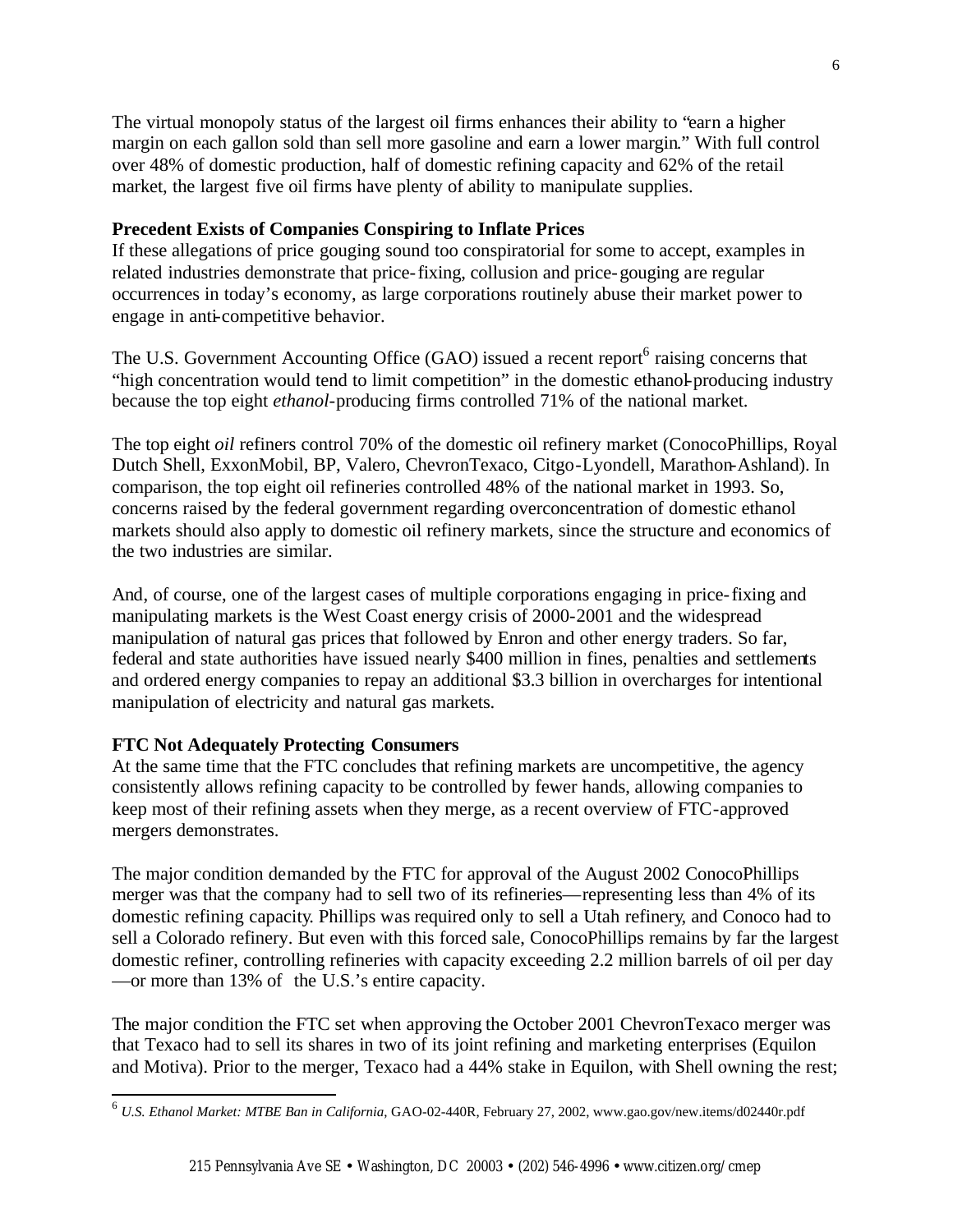Texaco owned 31% of Motiva, with the national oil company of Saudi Arabia (Saudi Aramco) also owning 31%, and Royal Dutch Shell owning the remaining 38%. The FTC allowed Shell to purchase 100% of Equilon, and Shell and Saudi Aramco bought out Texaco's share of Motiva, leaving Motiva a 50-50 venture between Shell and Saudi Aramco.

Prior to the merger, Texaco's share of Equilon and Motiva refinery capacity equaled more than 500,000 barrels of oil per day—which was simply scooped up by another member of the elite top five companies, Shell. Had the FTC forced Texaco to sell its share to a smaller, independent company, the stranglehold by the nation's largest oil companies could have been weakened.

As a condition of the 1999 merger creating ExxonMobil, Exxon had to sell some of its gas retail stations in the Northeast U.S. and a single oil refinery in California. Valero Energy, the nation's fifth largest owner of oil refineries, purchased these assets. So, just as with the ChevronTexaco merger, the inadequacy of the forced divestiture mandated by the FTC was compounded by the fact that the assets were simply transferred to another large oil company, ensuring that the consolidation of the largest companies remained high.

The sale of the Golden Eagle refinery was ordered by the FTC as a condition of Valero's purchase of Ultramar Diamond Shamrock in 2001. Just as with ExxonMobil and ChevronTexaco, Valero sold the refinery, along with 70 retail gas stations, to another large company, Tesoro. But while the FTC forced Valero to sell one of its four California refineries, the agency allowed the company to purchase Orion Refining's only refinery in July 2003. This acquisition of Orion's Louisiana refinery defeats the original intent of the FTC's order for Valero to divest one of its California refineries.

#### **Bush and the Strategic Petroleum Reserve (SPR): Making a Bad Situation Worse**

The purpose of the SPR is to "store petroleum to reduce the adverse economic impact of a major petroleum supply interruption to the United States." Federal law further states that the reserves can be tapped if the "President has found drawdown and sale are required by a severe energy supply interruption." A "severe energy supply interruption shall be deemed to exist if the President determines that an emergency situation exists and there is a significant reduction in supply which is of significant scope and duration; a severe increase in the price of petroleum products has resulted from such emergency situation; and such price increase is likely to cause a major adverse impact on the national economy."<sup>7</sup> Previous presidents, such as Bill Clinton, have interpreted domestic price spikes like the ones the U.S. is now experiencing as satisfying the criteria to release reserves. In September 2000, President Clinton authorized the release of 30 million barrels of oil, which resulted in gasoline prices dropping 10% in just six months.

At the same time that industry consolidation is limiting competition in the domestic production and refining sectors, the Bush administration has exacerbated domestic supply shortages through its mismanagement of the (SPR). After September 11, 2001, the administration set a priority of filling the 700 million SPR to capacity. While the goal is laudable, the administration has aggressively purchased oil from the market for delivery into the SPR regardless of the market price. To reach the goal, President Bush has been removing more than 100,000 barrels of oil every day, increasing the amount stored from 541 million barrels at the end of Clinton's term

 $^7$  42 U.S.C. § 6241, www.gpoaccess.gov/uscode/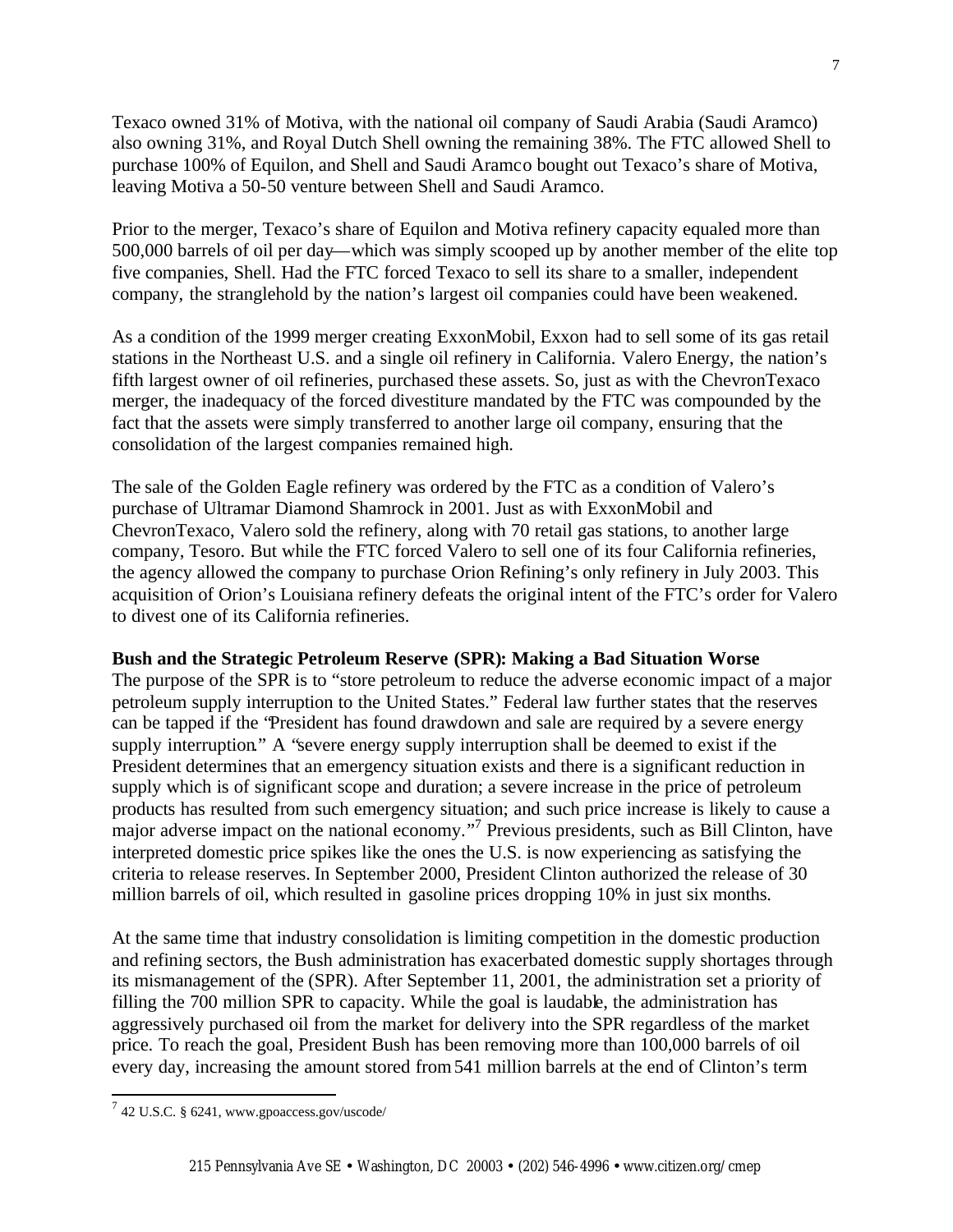(77% capacity) to more than 641 million barrels today (more than 90% capacity). While previous administrations have typically filled the SPR only at times when oil prices were low and domestic supplies in surplus, President Bush has been filling it at times when prices are above \$30/barrel and domestic supplies are tight. Moving so much oil out of an expensive, tight market has made oil even more expensive here at home—a boon for oil company profits but a bust for consumers. As a result, Bush's policy is actually undermining the goals of the SPR.

Right now, the SPR is more than 90% full. If all Middle Eastern members of OPEC were to cease exports to the U.S., we could rely on the SPR, at current levels, to supply enough oil to the U.S. market for nearly 300 days. This is more than enough of a buffer to protect national security in the event of an oil embargo by nations most likely to carry out such an action.

The Bush administration thus far has ignored pleas from Congress<sup>8</sup> to cease filling the SPR. Although the current administration claims we need to rely on market solutions to address current high prices, recent mergers have helped ensure that truly competitive markets don't exist in the domestic gasoline industry.

When the Senate passed a *non-binding* resolution by a vote of 52-43 buried as an amendment to unrelated legislation on March 11, 2004, mandating that President Bush merely *stop filling* the SPR, Wall Street speculators immediately drove down the price of crude oil  $1.6\%$ .<sup>9</sup>

#### **Over-the-Counter Energy Disclosure is Underegulated**

Contracts representing hundreds of millions of barrels of oil are traded every day on the London, New York and other energy trading exchanges. An increasing share of this trading, however, has been moving off regulated exchanges such as the New York Mercantile Exchange (NYMEX) and into unregulated Over-the-Counter (OTC) exchanges. Traders operating on exchanges like NYMEX are required to disclose significant detail of their trades to federal regulators. But traders in OTC exchanges are not required to disclose such information allowing companies like Enron, ExxonMobil, and Goldman Sachs to escape federal oversight and more easily engage in manipulation strategies.

The growth of these OTC exchanges exploded in  $2000<sup>10</sup>$  when Congress passed the Commodity Futures Modernization Act.<sup>11</sup> The Act, among other things, punched a large loophole in government oversight of energy trading by greatly expanding the ability of traders to operate in unregulated over-the-counter exchanges. These OTC markets do not feature the tighter regulation that typically applies to traders engaged in regulated exchanges, such as the New York Mercantile Exchange (NYMEX). Since this deregulation law took effect, the industry—led by Enron—has been plagued by dozens of high-profile scandals attributed to the lack of adequate regulatory oversight over traders' operations. Free from government transparency regulations, energy traders have demonstrated an ability to manipulate prices more easily.

 $8$  H.R.1221 and S.AMDT.2817 to S.CON.RES.95, 108<sup>th</sup> Congress, http://thomas.loc.gov/

<sup>9</sup> Terin Miller, "Crude-Oil, Gasoline Prices Fall After Senate Plan on Supplies," *The Wall Street Journal*, March 15, 2004. <sup>10</sup> For more info, see Public Citizen's December 2001 report "Blind Faith: How Deregulation and Enron's Influence Over Government Looted Billions from Americans," www.citizen.org/documents/Blind\_Faith.pdf

 $11$  S. 3283,  $106<sup>th</sup>$  Congress, http://thomas.loc.gov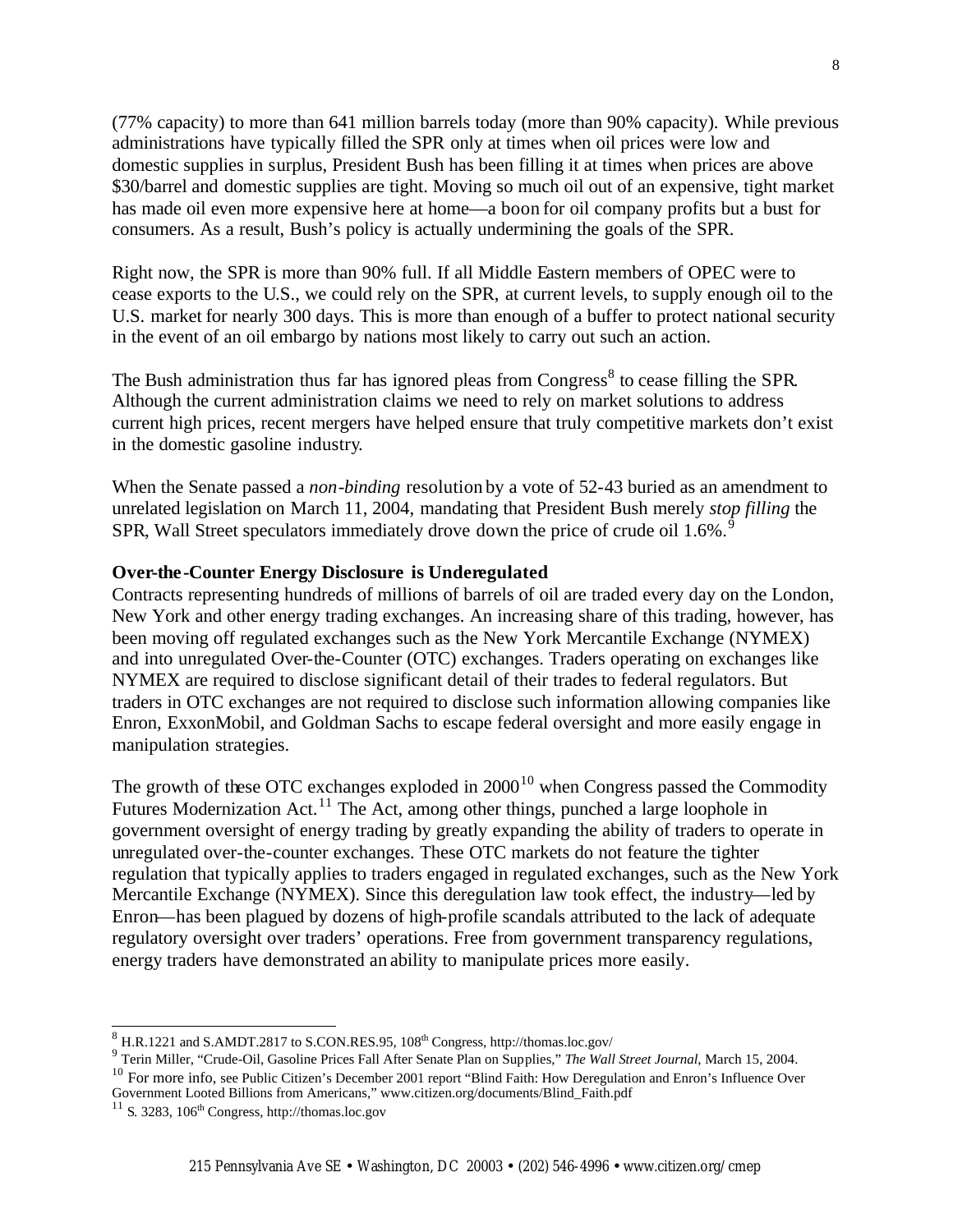Oil futures markets are no different. A recent congressional investigation  $12$  concluded that "crude" oil prices are affected by trading not only on regulated exchanges like the NYMEX, but also on unregulated OTC markets that have become major trading centers for energy contracts and derivatives. The lack of information on prices and large positions in OTC markets makes it difficult in many instances, if not impossible in practice, to determine whether traders have manipulated crude oil prices."

Public Citizen has supported efforts to re-regulate energy trading by subjecting OTC markets to tougher oversight. But the latest such effort, an amendment to the energy bill, was rejected by the Senate by a vote of 55-44 in June  $2003$ .<sup>13</sup>

The measure was defeated after a high-profile public spat between Warren Buffett, chairman of Berkshire Hathaway, and Alan Greenspan, chairman of the Federal Reserve, over the danger posed by under-regulation of derivatives. Buffett called the untamed derivatives "weapons of mass destruction" in March 2003, and Greenspan took the unusual step of publicly disputing Buffett's assertions.

#### **Raise Fuel Economy Standards to Lower Our Oil Consumption**

The fuel economy average for passenger vehicles in the U.S. peaked in 1988. Due to the changing mix of vehicles on the road and the absence of meaningful government action, the average is currently lower today than it was a decade ago. This fuel economy average is stagnating because no new significant car or truck fuel economy standards have taken effect for 15 years, and SUVs and pickups are subject to lower standards than regular autos. But SUVs and pickups now occupy a much larger part of the new vehicle market.

Overall, fuel economy peaked in 1987 at 26.2 mpg at a time when only 21.1% of the vehicles on the road were light trucks (a category including SUVs, minivans and pickup trucks). By 2001, light trucks were 48% of the new vehicles sold and total fleet average fuel economy was 24.4 mpg on the highway.  $14$ 

Market share for SUVs increased by more than a factor of ten from 1975 to 2003, from under 2% of sales in 1975 to 24% in 2003. Over that same period, market share for vans increased by 80%, while demand for pickups was relatively constant. The increasing market share for light trucks, and their poor gas mileage—now averaging at least six mpg less than cars—is causing the decline in fuel economy for the new light vehicle fleet.

Billions of gallons of oil could be saved if meaningful and possible fuel economy increases were mandated. Improving fuel economy standards for "passenger vehicles" from 27.5 to 40 miles per gallon (mpg), and for light trucks (including SUVs and vans) from 20.7 to 27.5 mpg, by 2015 would save the U.S. an estimated 54 billion gallons of oil between 2005 and 2012. Combining cars and light trucks and increasing the fuel economy standard of the combined fleet to 34 mpg

<sup>12</sup> *U.S. Strategic Petroleum Reserve: Recent Policy has Increased Costs to Consumers but not Overall U.S. Energy Security*, Minority Staff of the Permanent Subcommittee on Investigations of the U.S. Senate Committee on Governmental Affairs, March 5, 2003, http://govt-aff.senate.gov/

<sup>&</sup>lt;sup>13</sup> Amendment 876 to S. 14, 108<sup>th</sup> Congress, http://thomas.loc.gov/

<sup>&</sup>lt;sup>14</sup> U.S. Environmental Protection Agency, "Light-Duty Automotive Technology and Fuel Economy Trends: 1975 Through 2003," EPA420-R03-006, April 2003.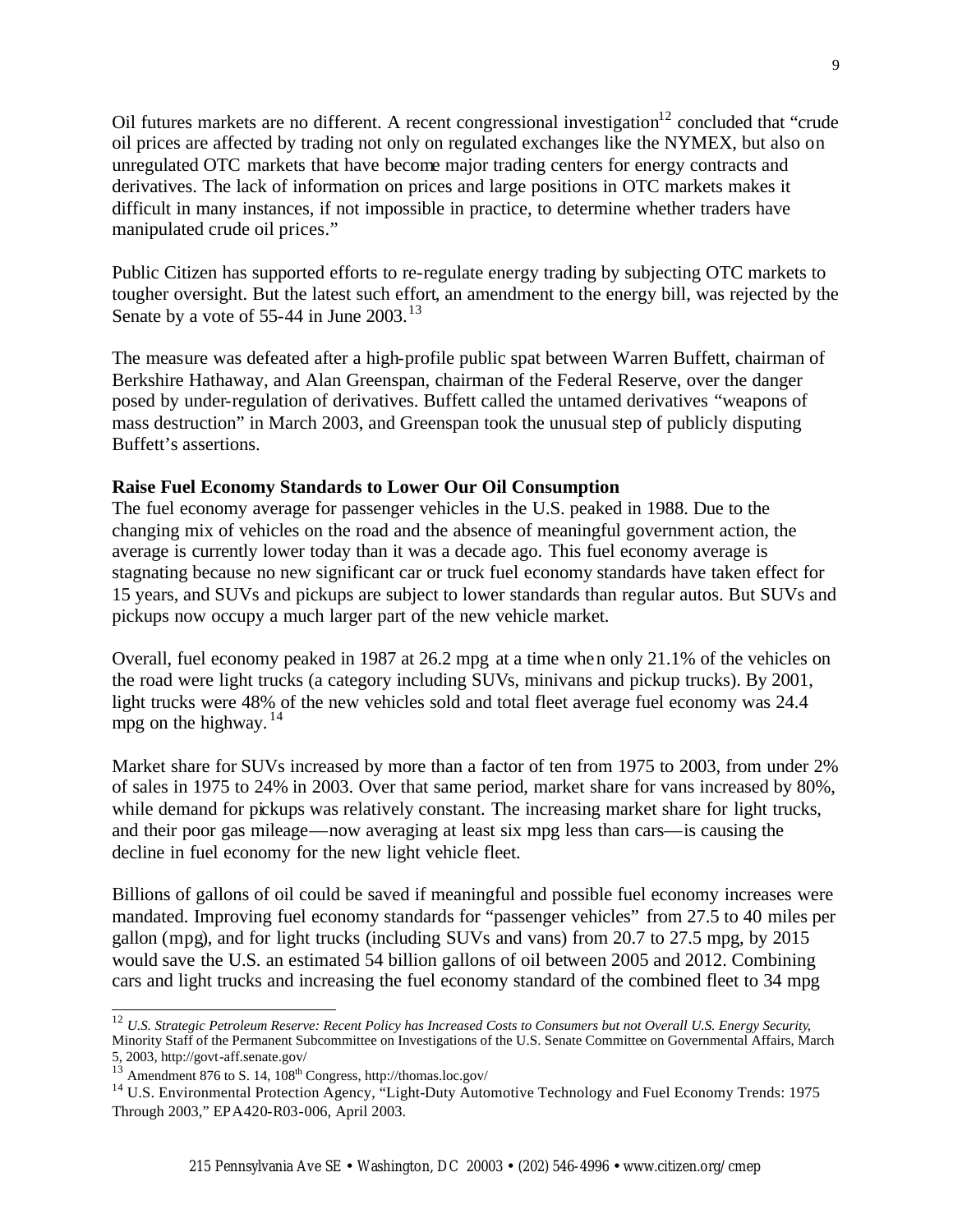by 2015 would save a whopping total of 33 billion gallons. Demand reduction is a pro-consumer, environmentally-friendly method of reducing the U.S.'s reliance on foreign sources of oil, and would also improve safety if the behemoth vans and SUVs were downsized.

#### **Federal Energy Bill Does Nothing to Address Overconcentration or Conservation**

Contrary to recent statements by congressional leaders and Executive Branch officials, the stalled energy bill<sup>15</sup> will do nothing to reduce high prices of gasoline because it fails to either improve regulations of an oil industry that is over-concentrated or rein in demand by adopting tougher fuel economy standards. Instead, the legislation proposes just what the industry wants giving billions of the taxpayers' dollars to large oil companies in the form of subsidies and tax breaks with no real conservation requirement.

Contrary to the administration's public statements, the Bush administration's own analysis<sup>16</sup> concludes that the legislation's incentives to reduce our reliance on foreign sources of oil will have only a negligible success. The Bush administration report concludes that implementation of the energy bill would reduce net petroleum imports only by 1.2% by 2025—a reduction hardly worth the billions of dollars taxpayers would spend. In addition, the report finds that, as a result of the energy bill, gasoline prices would actually *increase* 0.4 cents per gallon by 2010 and 5.5 cents per gallon by 2025 due to the bill's new ethanol mandate.

Second, the Bush administration's Department of Interior recently concluded<sup>17</sup> that only 15% of the oil in the 104 million acres of federal land stretching from Montana to New Mexico is currently unavailable due to wilderness designations and other environmental restrictions. It is therefore safe to conclude that the vast majority of oil reserves on federal land are easily accessible for drilling, and that environmental laws do not need to be weakened—as proposed in the energy bill and by the Bush administration—in order to supply America's energy needs.

Further, the energy bill would actually lead to *increased* concentration in the U.S. energy industry by repealing the Public Utility Holding Company Act (PUHCA). PUHCA prevents large, non-electric utility companies from controlling utilities without first divesting their nonutility businesses.<sup>18</sup> If PUHCA is repealed, numerous mergers would quickly follow, further consolidating the domestic energy industry.

## **Conclusion**

l

The most effective way to protect consumers is to restore competitive markets is for President Bush to adopt the following seven proposals:

- Release oil supplies from the SPR, or, at a minimum, cease filling it.
- Make it illegal for companies to intentionally withhold any energy commodity from the market for the sole purpose of creating supply shortages in order to drive up prices.

 $15$  S. 2095,  $108<sup>th</sup>$  Congress, http://thomas.loc.gov/

<sup>&</sup>lt;sup>16</sup> Summary Impacts of Modeled Provisions of the 2003 Conference Energy Bill, U.S. Energy Information Administration, February 2004, www.eia.doe.gov

<sup>17</sup> *Scientific Inventory of Onshore Federal Lands' Oil and Gas Resources and Reserves and the Extent and Nature of Restrictions or Impediments to Their Development*, BLM/WO/GI-03/002+3100, January 2003, www.doi.gov/epca/

<sup>18</sup> For more info on PUHCA, see Public Citizen's *PUHCA for Dummies*, www.citizen.org/documents/puhcafordummies.pdf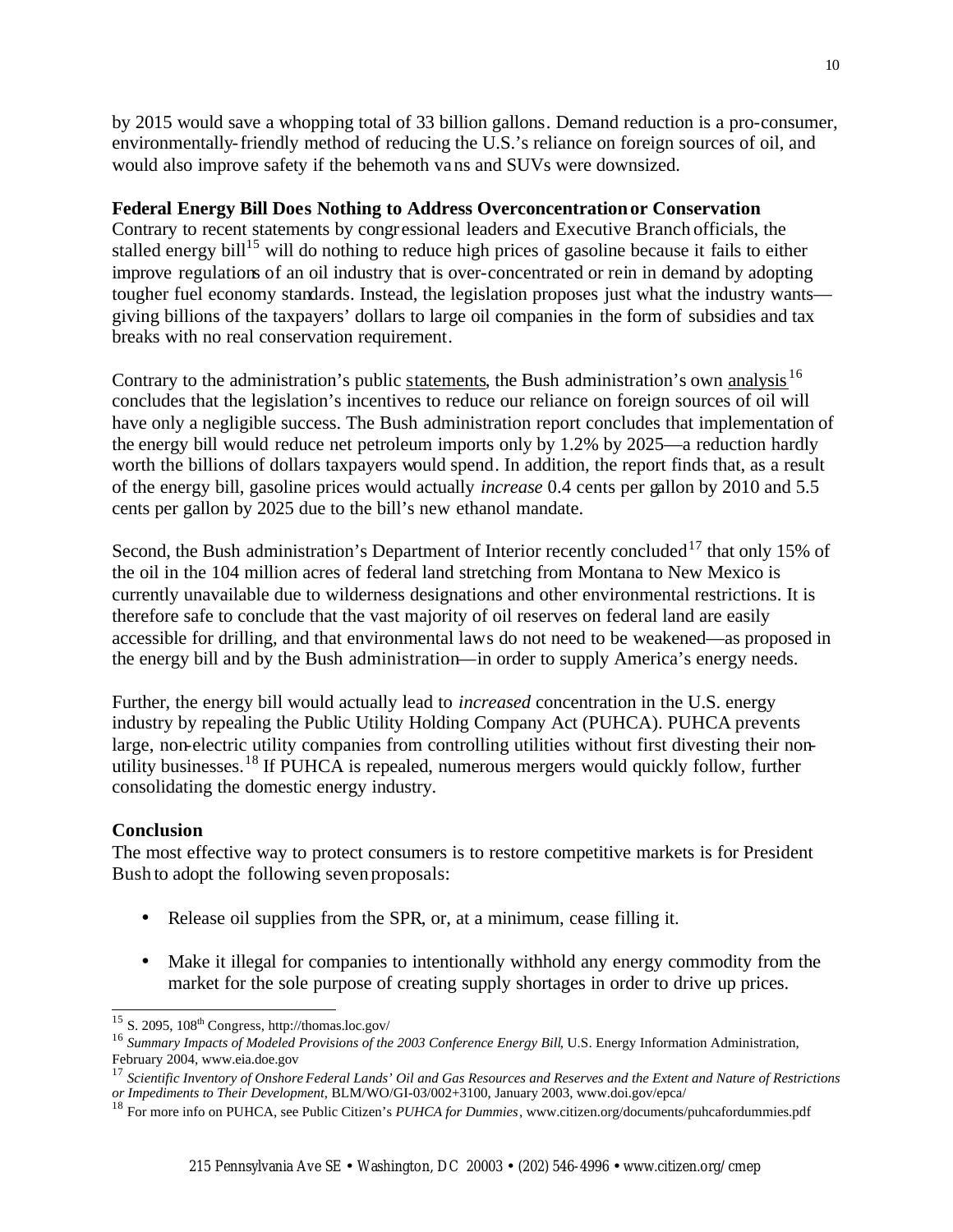- Document how recent mergers have made it easier for large oil companies to engage in uncompetitive practices, and take concrete steps—including forced divesture of assets to independent companies - to remedy the problem of too few companies controlling too much of the market.
- Require oil companies to increase the size of their storage capacities, mandate them to hold significant amounts of product in that storage, and reserve the right to order these companies to release this stored oil and gas in order to address supply and demand fluctuations.
- Reduce America's oil consumption by 54 billion gallons of oil by 2012 by improving fuel economy standards.
- Restore transparency to energy futures markets by re-regulating Over-the-Counter exchanges.
- Impose a windfall profits tax to discourage price gouging.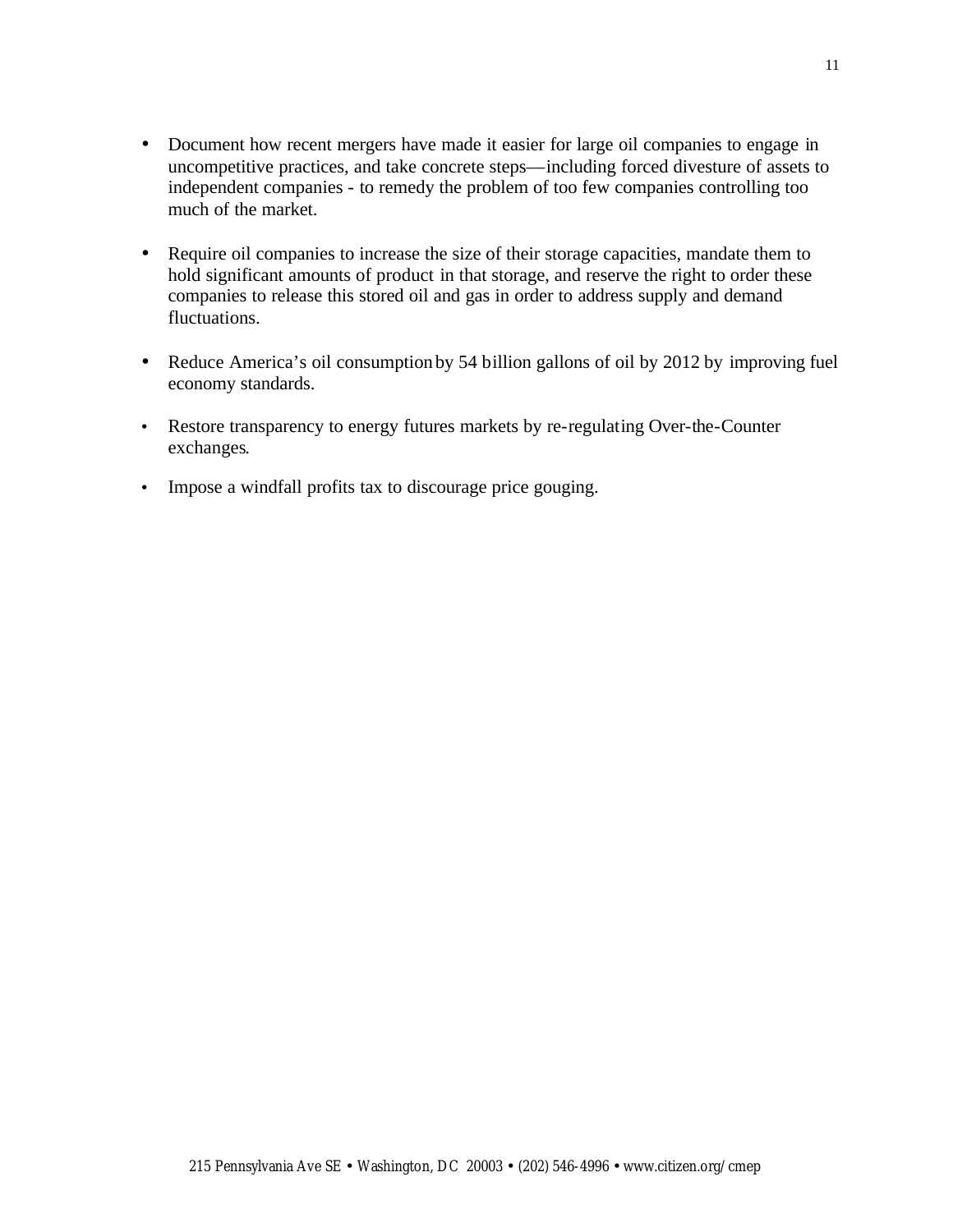# **Mergers Concentrate the U.S. Oil Refinery Industry: Changes in Control of Market Share 1993 to 2003**

| 1993                          |                 | 2003                                                   |                 |  |
|-------------------------------|-----------------|--------------------------------------------------------|-----------------|--|
| Company                       | Market<br>Share | Company                                                | Market<br>Share |  |
| Chevron                       | 9.1%            | ConocoPhillips (Tosco-Flying J)                        |                 |  |
| Exxon                         | 6.6%            | Shell (Motiva-Equilon-Pennzoil-Quaker State-Deer Park) | 10.8%           |  |
| Amoco                         | 6.5%            | ExxonMobil                                             | 10.8%           |  |
| <b>Texaco-Star Enterprise</b> | 6.2%            | BP (Amoco-Arco)                                        | $9.0\%$         |  |
| Mobil                         | 6.0%            | Valero (Ultramar-Diamond Shamrock-Orion Refining)      | $8.4\%$         |  |
| Top 5 in 1993                 | 34.5%           | Top 5 in 2003                                          | 52.2%           |  |
| Shell                         | 4.9%            | ChevronTexaco                                          | 6.4%            |  |
| <b>BP</b>                     | 4.4%            | Citgo-PDV-Lyondell                                     | 5.8%            |  |
| Citgo (PDV)/Lyondell          | 4.2%            | Marathon-Ashland                                       | 5.6%            |  |
| Arco/Lyondell                 | 3.8%            | Sunoco                                                 | 5.2%            |  |
| Marathon                      | 3.8%            | Tesoro                                                 | 3.4%            |  |
| Top 10 in 1993                | 55.6%           | Top 10 in 2003                                         | 78.5%           |  |
| Sun Co (Sunoco)               | 3.4%            | Koch                                                   | 3.1%            |  |
| Conoco                        | 2.9%            | <b>Blackstone Group-Premcor</b>                        | 2.5%            |  |
| Ashland                       | 2.3%            | Williams Co                                            | 2.3%            |  |
| Koch                          | 2.3%            | <b>Chalmette Refining</b>                              | 1.1%            |  |
| Phillips                      | 2.0%            | TotalFinaElf                                           | 1.0%            |  |
| Top 15 in 1993                | 68.6%           | Top 15 in 2003                                         | 88.6%           |  |

*Note: Lyondell refinery capacity in 1993 is equally split between two of its equity partners at the time, Citgo and Arco.*

*SOURCE: Compiled by Public Citizen's Energy Program <www.citizen.org/cmep> from corporate annual reports and U.S. Energy Information Administration data.*